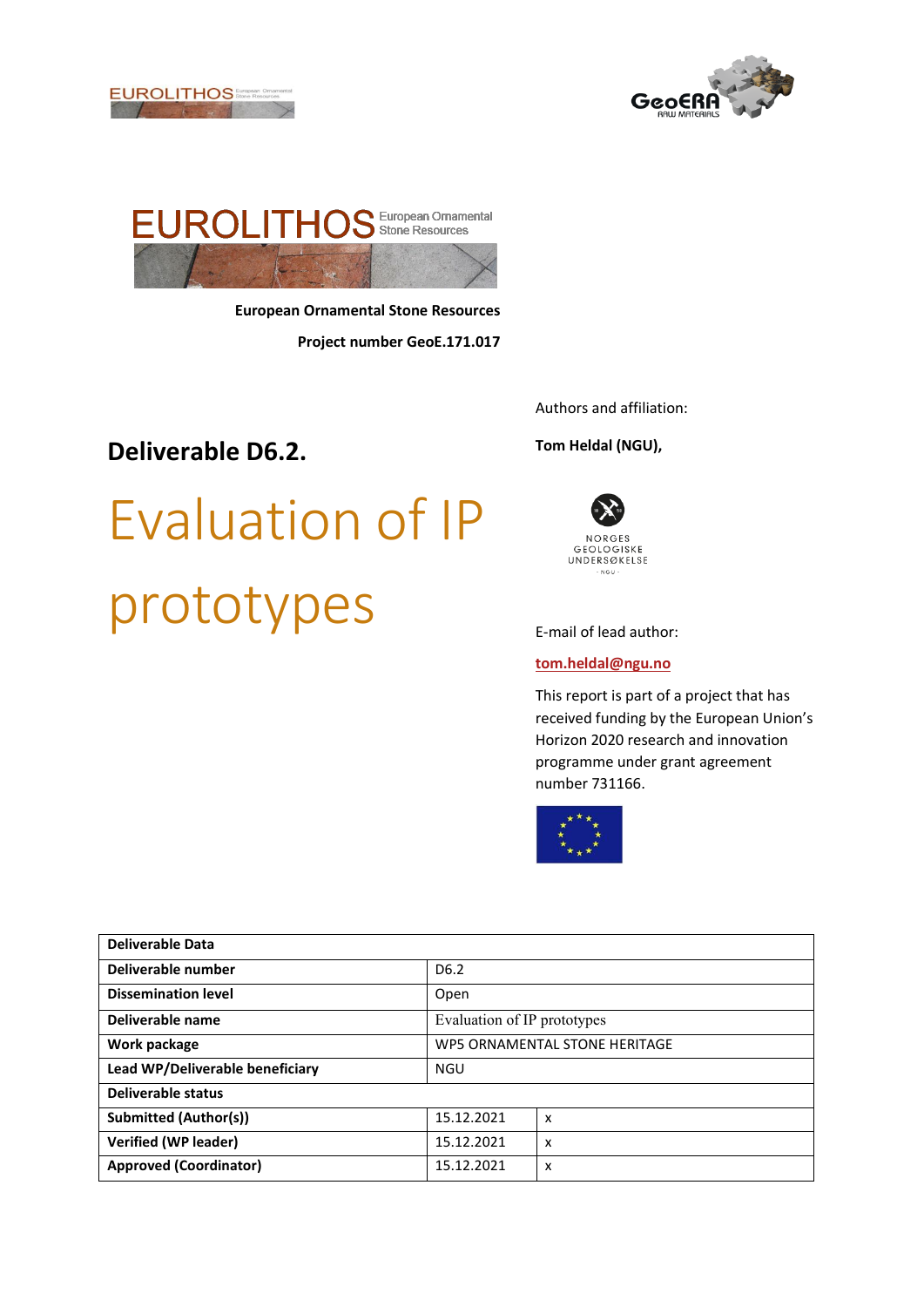



## D6.2 statement

D6.2 was supposed to report on a testing phase for delivering spatial data on ornamental stone to EGDI. This deliverable could not be fulfilled, due to:

- Lack of alignment between Eurolithos goals and Mintell4EU (not coordinated deadlines in project proposals)
- Possibilities to actually do testing and prototyping were not available before June 2021, and aligned and agreed template for doing so on project-specific matters not until autumn 2021.

Collectively, this made it impossible to fulfil deliverable 6.2 in due time. This made the deliverable redundant within the time frame of the GeoEra projects.

In the aftermath of the deliverable framework, it has been possible to fulfil some of the intentions of D6.2., namely a mapping framework for optimal harvesting of data for ornamental stone. For mineral occurrences, this is summarised in Table 1. For quarries ("mines" in Min4EU) this may be fulfilled by using the general outline of mapping in Min4EU combined with commodity information as given in Table 1.

| Main<br>category | Primary<br>codelist | Codelist                   | Code               | Text | Translates to           | Source                                                                      | Comments |
|------------------|---------------------|----------------------------|--------------------|------|-------------------------|-----------------------------------------------------------------------------|----------|
| Commodity Group  |                     | Commodi<br>ty Group        | DimensionSto<br>ne |      | Ornamental stone        | http://inspire.ec.europa.<br>eu/codelist/Commodity<br>CodeValue/dimensionSt |          |
|                  |                     |                            |                    |      | <b>Building stone</b>   | one                                                                         |          |
|                  |                     |                            |                    |      | Natural stone           |                                                                             |          |
| Commodity        |                     | Commodi<br>tyCodeVa<br>lue | <b>Basalt</b>      |      | Commercial basalt       | http://inspire.ec.europa.<br>eu/codelist/Commodity<br>CodeValue/basalt      |          |
|                  |                     |                            | Limestone          |      | Commercial<br>limestone | https://inspire.ec.europ<br>a.eu/codelist/Commodit<br>yCodeValue/limestone  |          |

#### **Table 1. Framework for optimal harvesting of ornamental stone data in Min4EU.**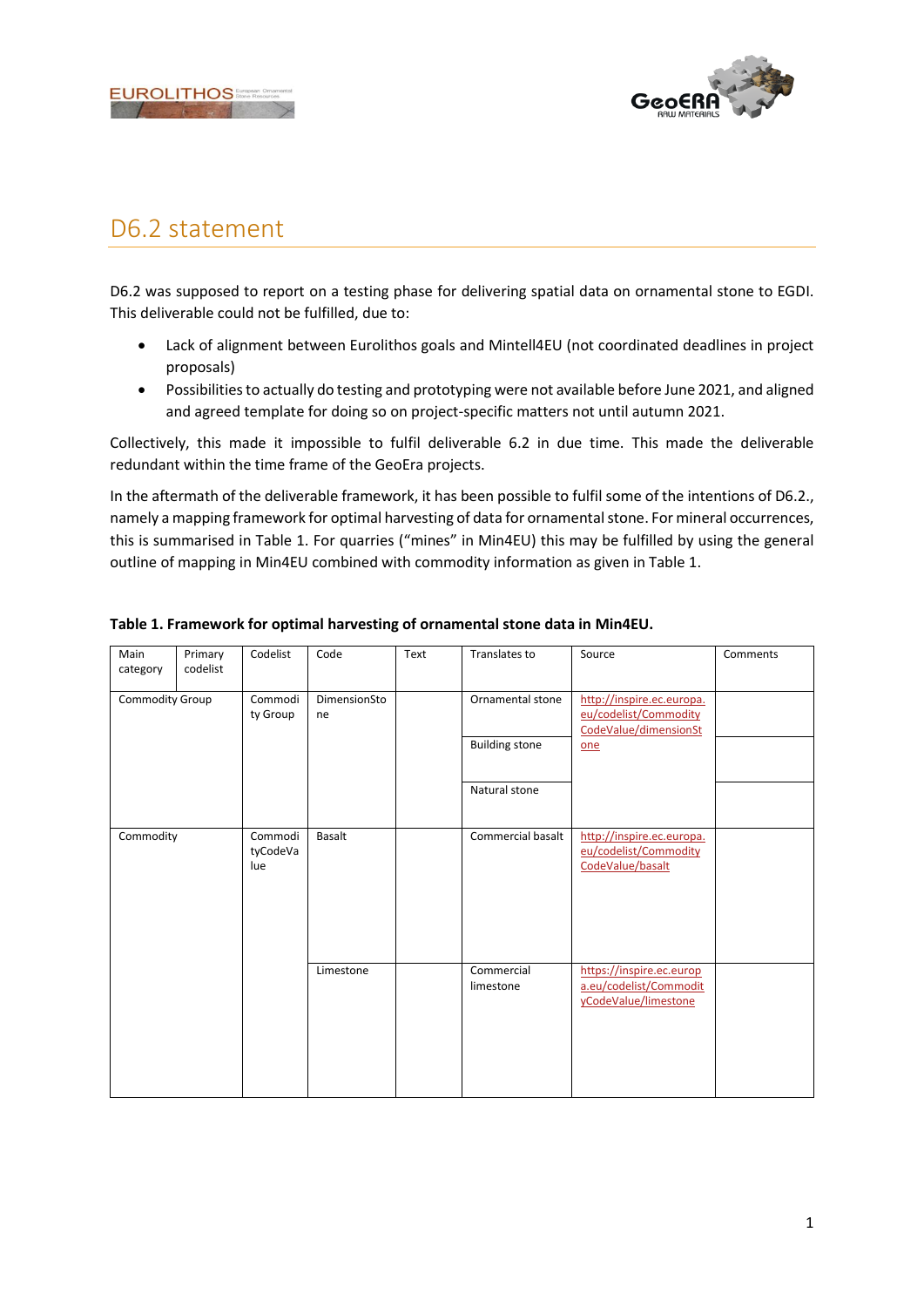



|           | Marble         |         | Commercial       | http://inspire.ec.europa. |                |
|-----------|----------------|---------|------------------|---------------------------|----------------|
|           |                |         | marble           | eu/codelist/Commodity     |                |
|           |                |         |                  | CodeValue/marble          |                |
|           |                |         |                  |                           |                |
|           |                |         |                  |                           |                |
|           |                |         |                  |                           |                |
|           |                |         |                  |                           |                |
|           |                |         |                  |                           |                |
|           |                |         |                  |                           |                |
|           |                |         |                  |                           |                |
|           | Slate          |         | Commercial slate | http://inspire.ec.europa. |                |
|           |                |         |                  | eu/codelist/Commodity     |                |
|           |                |         |                  | CodeValue/slate           |                |
|           |                |         |                  |                           |                |
|           |                |         |                  |                           |                |
|           |                |         |                  |                           |                |
|           |                |         |                  |                           |                |
|           |                |         |                  |                           |                |
|           |                |         |                  |                           |                |
|           |                |         |                  |                           |                |
|           | Greenstone     |         | Commercial       | http://inspire.ec.europa. |                |
|           |                |         |                  | eu/codelist/Commodity     |                |
|           |                |         | greenstone       |                           |                |
|           |                |         |                  | CodeValue/greenstone      |                |
|           |                |         |                  |                           |                |
|           |                |         |                  |                           |                |
|           |                |         |                  |                           |                |
|           |                |         |                  |                           |                |
|           |                |         |                  |                           |                |
|           |                |         |                  |                           |                |
|           |                |         |                  |                           |                |
|           | Granite        |         | Commercial       | http://inspire.ec.europa. |                |
|           |                |         | granite          | eu/codelist/Commodity     |                |
|           |                |         |                  | CodeValue/granite         |                |
|           |                |         |                  |                           |                |
|           |                |         |                  |                           |                |
|           |                |         |                  |                           |                |
|           |                |         |                  |                           |                |
|           |                |         |                  |                           |                |
|           |                |         |                  |                           |                |
|           |                |         |                  |                           |                |
|           | Sandstone      |         | Commercial       | http://inspire.ec.europa. |                |
|           |                |         | sandstone        | eu/codelist/Commodity     |                |
|           |                |         |                  | CodeValue/sandstone       |                |
|           |                |         |                  |                           |                |
|           |                |         |                  |                           |                |
|           |                |         |                  |                           |                |
|           |                |         |                  |                           |                |
|           |                |         |                  |                           |                |
|           |                |         |                  |                           |                |
|           |                |         |                  |                           |                |
|           | Miscellaneou   |         | Miscellaneous    | http://inspire.ec.europa. |                |
|           |                |         |                  | eu/codelist/Commodity     |                |
|           | dimension<br>s |         | dimension stone  |                           |                |
|           | stone          |         |                  | CodeValue/miscellaneou    |                |
|           |                |         |                  | sDimensionStones          |                |
|           |                |         |                  |                           |                |
|           |                |         |                  |                           |                |
|           |                |         |                  |                           |                |
|           |                |         |                  |                           |                |
|           |                |         |                  |                           |                |
|           |                |         |                  |                           |                |
|           |                |         |                  |                           |                |
|           |                |         |                  |                           |                |
|           |                |         |                  |                           |                |
| Commodi   |                | Unique  |                  |                           |                |
| tyComme   |                | name of |                  |                           |                |
| nts       |                | stone   |                  |                           |                |
| documen   | name           | Name of |                  |                           | Name<br>of     |
|           |                |         |                  |                           |                |
| tcitation |                | file    |                  |                           | directory file |
|           |                |         |                  |                           |                |
|           | shortName      | Unique  |                  |                           | Unique name of |
|           |                | name of |                  |                           | ornamental     |
|           |                | stone   |                  |                           | stone          |
|           |                |         |                  |                           |                |
|           |                |         |                  |                           |                |
|           |                |         |                  |                           |                |
|           |                |         |                  |                           |                |